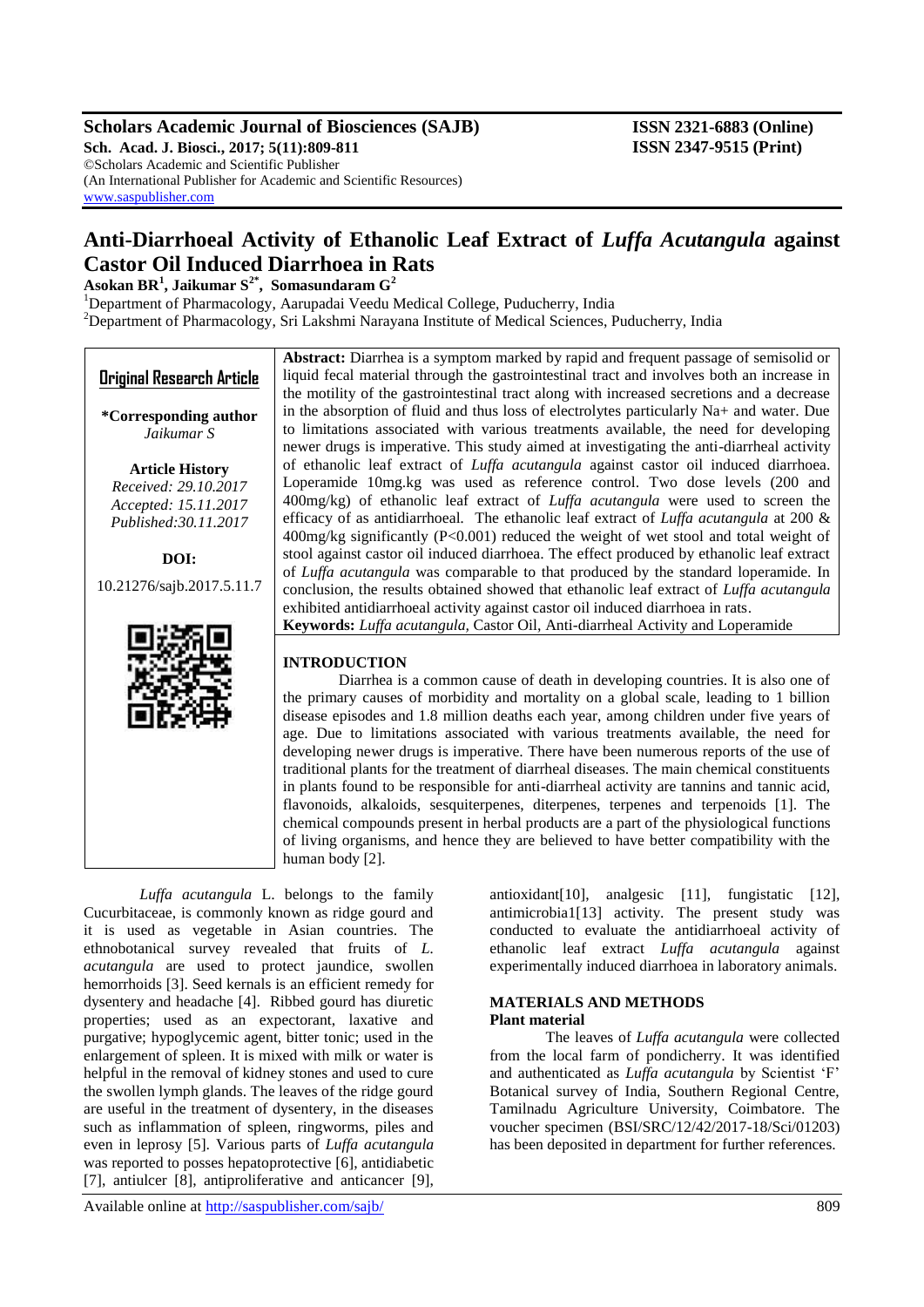### **Preparation of Extract**

The fresh leaves of *Luffa acutangula* were washed, dried and cut into small pieces. The leaves were shade dried and subjected to steam distillation. The distillate collected was subjected to extraction with ethanol. The resulted ethanolic extract was dried, and stored in airtight container, protected from light.

#### **Animals**

Healthy male Wistar albino rats weighing between 180–200 g were used for the study. The animals were obtained from animal house of Sri Lakshmi Narayana Institute of Medical Sciences, Pondicherry, India. On arrival the animals were placed at random and allocated to treatment groups in polypropylene cages with paddy husk as bedding. Animals were housed at a temperature of  $24 \pm 2$ <sup>o</sup>C and relative humidity of 30–70 %. A 12:12 light: dark cycle was followed. All animals were allowed free access to water and fed with standard commercial pelleted rat chaw (Hindustan Lever Ltd, Mumbai). All the experimental procedures and protocols used in this study were reviewed by the Institutional Animal Ethics Committee and were in accordance with the guidelines of the IAEC.

control, received the vehicle (0.1% Carboxy Methyl Cellulose solution), group II served as diarrhoeal control. Animals of group III, IV and V were treated orally with Loperamide (10mg/kg), ethanolic leaf extract of *Luffa acutangula* 200 and 400mg/kg respectively.

Following grouping, each animal fasted for 24 h was placed in individual cage, the floor of which was lined with white paper and replaced every hour. Diarrhea was induced by administering 2 ml of castor oil orally to each rat. Each animal received either vehicle or treatment one hour before castor oil according to the respective grouping. Onset of diarrhea, number of diarrheal episodes, frequency of defecation, weight of wet stools, and total weight of stools were recorded for each animal, for a total of 4 h. The results were recorded by taking the vehicle groups as 100% and calculated as percentage inhibition [14].

## **STATISTICAL ANALYSIS**

The values were expressed as mean  $\pm$  SEM. The statistical analysis was carried out by one way analysis of variance (ANOVA) followed by Dunnet's*'t'*  $-$  test using graph pad version I. P values  $< 0.05$  were considered significant.

## **Castor Oil Induced Diarrhea**

The animals were randomly divided into five groups of 6 animals each. Group I served as normal **RESULT**

| Table-1: Anti-diarrheal activity of ethanolic leaf extract of the leaves of <i>Luffa acutangula</i> against castor oil |               |              |                                   |  |  |  |  |  |
|------------------------------------------------------------------------------------------------------------------------|---------------|--------------|-----------------------------------|--|--|--|--|--|
| induced diarrhea in rats                                                                                               |               |              |                                   |  |  |  |  |  |
| Drug Treatment                                                                                                         | Weight of Wet | Total Weight | % Inhibition of 1 % Inhibition of |  |  |  |  |  |

| Drug Treatment                | Weight of Wet        | <b>Total Weight</b>  | % Inhibition of | % Inhibition of |
|-------------------------------|----------------------|----------------------|-----------------|-----------------|
|                               | Stool $(g)$          | of Stool $(g)$       | Defecation      | Diarrhoeal      |
|                               |                      |                      |                 | Faeces          |
| Diarrhoeal Control            | $2.69 \pm 0.16$      | $3.19\pm0.22$        |                 |                 |
| Reference Control (Loperamide | 0.00                 | 0.00                 | 100             | 100             |
| $10mg/kg$ )                   |                      |                      |                 |                 |
| Luffa acutangula (200mg/kg)   | $0.09+0.002***$      | $0.16 \pm 0.001$ *** | 96.65           | 95.89           |
| Luffa acutangula (400mg/kg)   | $0.03 \pm 0.001$ *** | $0.09 \pm 0.002$ *** | 98.84           | 97.18           |

Values are in mean  $\pm$  SEM (n=6),

\*P<0.05, \*\*P<0.01, \*\*\*P<0.001 Vs Diarrhoeal Control

#### **Castor Oil-Induced Diarrhea**

Anti-diarrheal activity of ethanolic leaf extract of the leaves of *Luffa acutangula* against castor oil induced diarrhea was studied in rats and the results were given in table 1. Castor is an irritant purgative which increases the peristaltic movement and the intestinal secretions. In the diarrhoeal control, castor oil enhanced the weight of wet stool and total weight of stool which indicate the increase in peristaltic movement and secretions. The reference control loperamide completely suppress the intestinal motility and secretions. The ethanolic leaf extract of *Luffa acutangula* at 200 & 400mg/kg significantly (P<0.001) reduced the weight of wet stool and total weight of stool

against castor oil induced diarrhoea. The % inhibition of diarrhoea and diarrhoeal faeces of 200mg of *Luffa acutangula* was 96.65% and 95.89% respectively. The % inhibition of diarrhoea and diarrhoeal faeces of 400mg of *Luffa acutangula* was 98.84% and 97.18% respectively.

## **REFFERENCE**

- 1. Sarin AV. Herbal antidiarrhoeals: A Review. International journal of Research in Pharmaceutical and Biomedical Scciences. 2012; 3: 637–640.
- 2. Prasad DR, Izam A, Khan MM. Jatropha curcas: plant of medical benefits. Journal of medicinal plants research. 2012 Apr 16;6(14):2691-9.